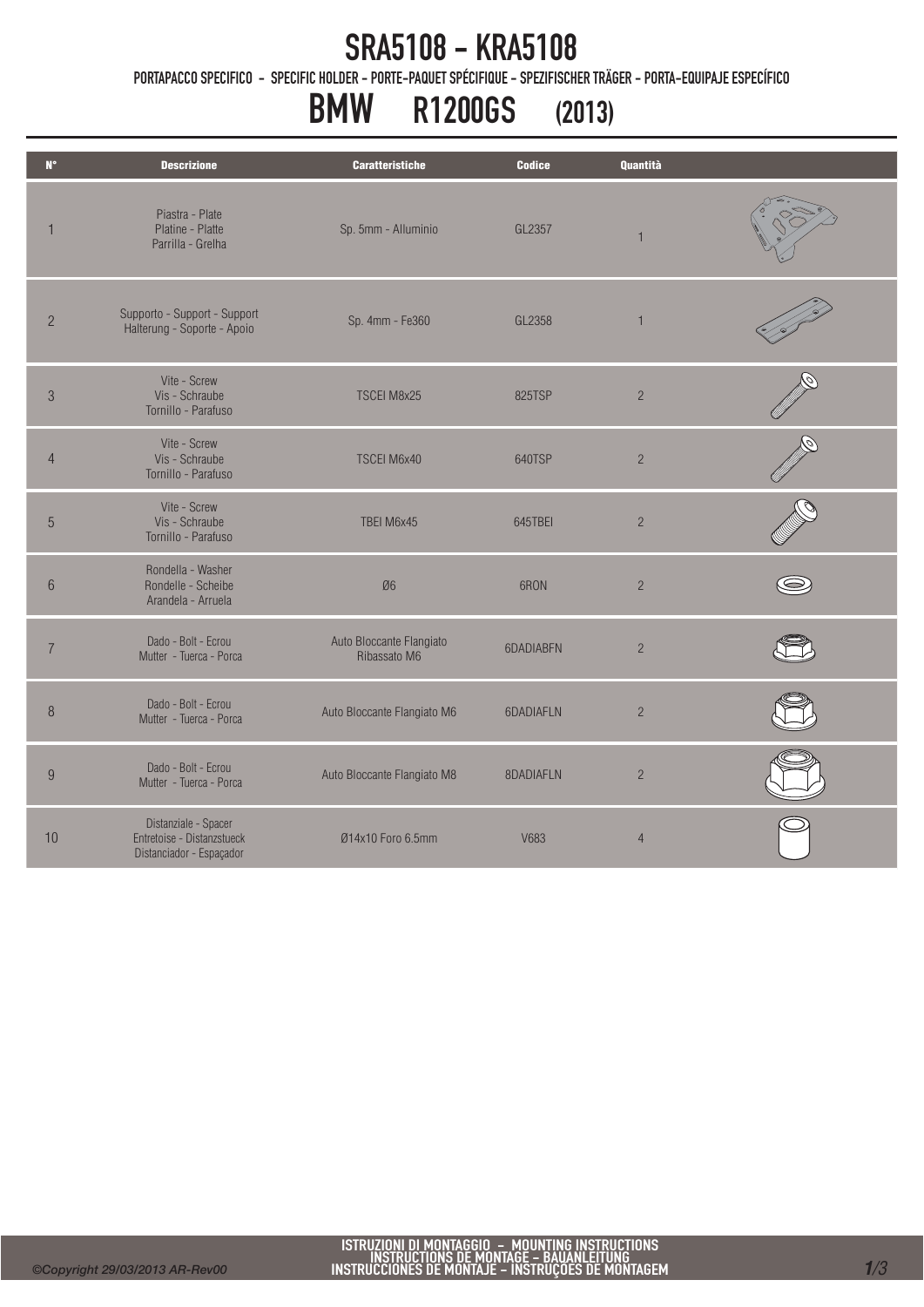#### SRA5108 - KRA5108

PORTAPACCO SPECIFICO - SPECIFIC HOLDER - PORTE-PAQUET SPÉCIFIQUE - SPEZIFISCHER TRÄGER - PORTA-EQUIPAJE ESPECÍFICO

## BMW R1200GS (2013)



*2/3*